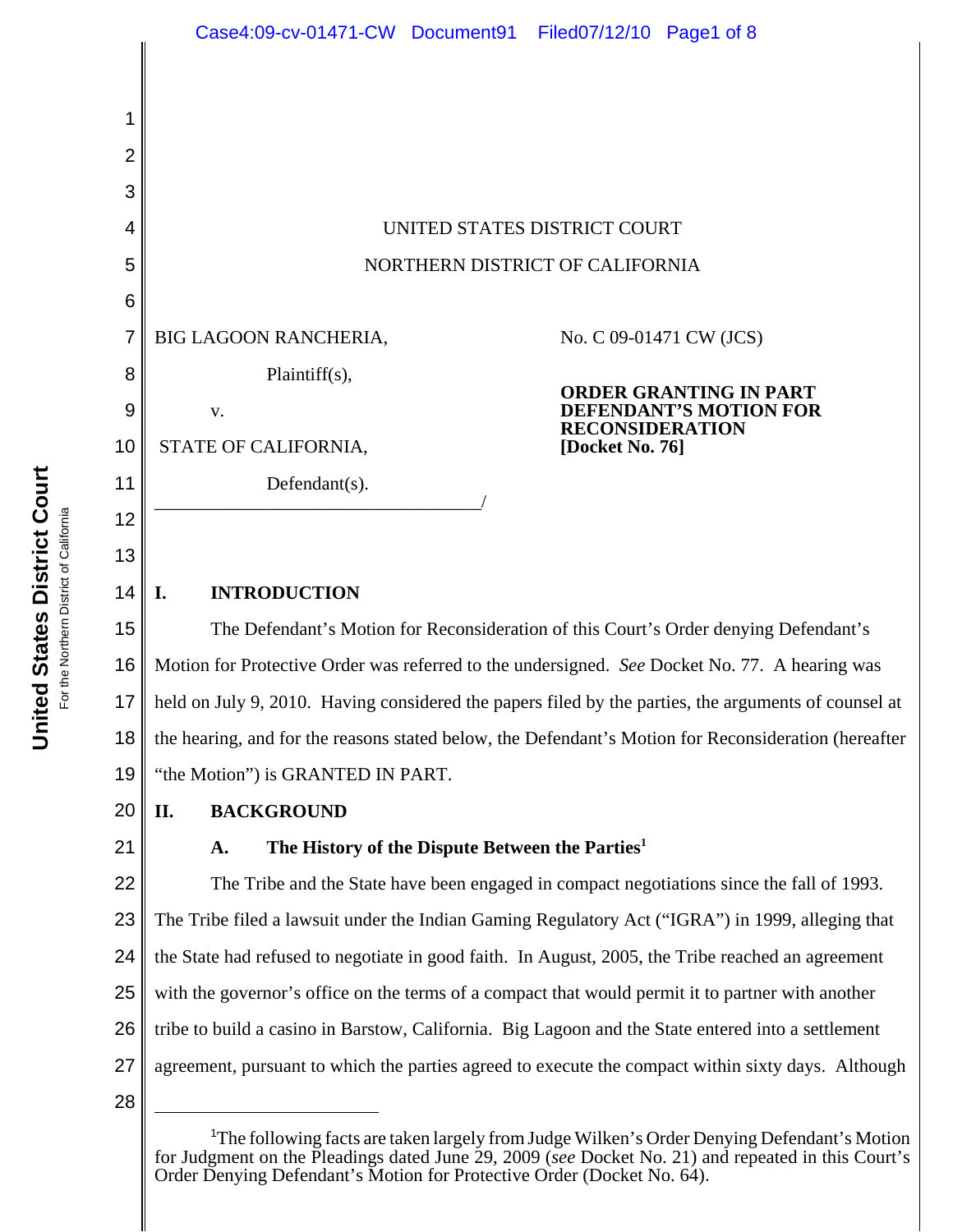3

4

5

6

7

8

9

1 the settlement agreement does not refer to any action on the part of the California legislature,

2 legislative ratification was required by law for the compact to take effect.

Paragraph 19 of the settlement agreement states:

The State and the Tribe agree that should any of the contingencies set forth in paragraph 18 occur, the State and the Tribe will commence new compact negotiations within 30 days of the date either party has been given notice of the occurrence of said contingency by the other party. . . . [I]f a new compact is not executed between the State and the Tribe within 120 days of the date these compact negotiations commence, notwithstanding the provisions of 25 U.S.C. § 2710(d)(7)( $\hat{B}$ )(i), the Tribe shall have the right to file suit pursuant to the provisions of 25 U.S.C. § 2710(d)(7)(B)(i) and the State shall have the right to assert any and all defenses it may have to said suit, except that the State hereby waives any right it might have to claim that said suit is premature by virtue of the provisions of 25 U.S.C. §  $2710(d)(7)(B)(i)$ .

10 11 12 13 14 The "contingencies set forth in paragraph 18" include various events that would prevent the compact from entering into effect as planned. The California legislature's failure to ratify the compact by September 2007 is among the contingencies that would trigger paragraph 19. The previous lawsuit was stayed pending the legislature's ratification of the compact. However, the legislature failed to ratify the compact in either the 2006 or 2007 legislative sessions.

15 16 17 18 19 20 21 22 23 24 In November 2007, the parties submitted a case management statement informing the district court that "the parties' agreed September 17, 2007 deadline for the State legislature to ratify the Compact ha[d] passed" and that the parties had therefore "commenced new compact negotiations" "in accordance with the procedures set forth in [the] settlement agreement." The parties concurrently filed a stipulation of dismissal and the case was dismissed without prejudice. The Tribe and the State have not been able to reach an agreement on a new gaming compact. The Tribe asserts that the State has not negotiated in good faith within the meaning of the IGRA and filed the present lawsuit on April 3, 2009 to compel the State to do so. Plaintiff seeks an order compelling the State to conclude a compact with the Tribe within the 60-day period of time proscribed by the IGRA.

25 26 27 28 The State characterizes the allegations of the Complaint as falling into three general categories: First, the Tribe alleges bad faith regarding the negotiations leading up to Governor Schwarzenegger's execution of a compact with Big Lagoon on September 9, 2005 to operate a Gaming Facility in Barstow. Second, the Tribe alleges bad faith with respect to the events leading up to the termination of the Barstow Compact in September 2007 when the California legislature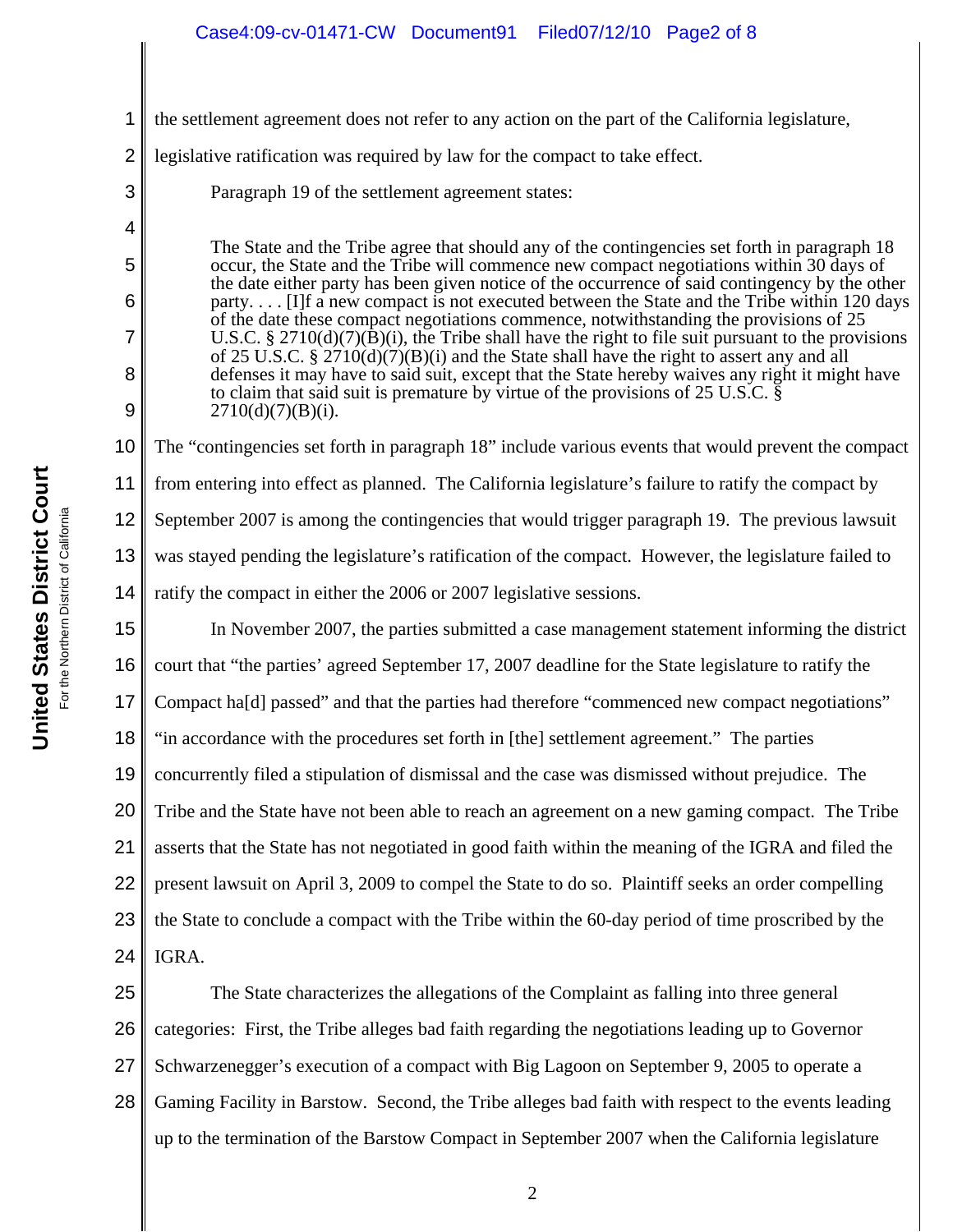1 2 3 failed to ratify it pursuant to the provisions of article IV, section 19(f) of the California Constitution. The third category of allegations relates to the negotiations for a compact that commenced in September 2007 as a result of Big Lagoon's request to Governor Schwarzenegger.

4 The Tribe alleges a pattern of "surface bargaining" over the course of the past fifteen years – negotiating without any real intent to reach an agreement, despite the written record of negotiations – and argues that the documents it seeks are likely to lead to admissible evidence needed to prove its claims.

8

5

6

7

19

20

21

22

25

# **B. The Document Requests in Dispute**

9 10 11 12 The Tribe has propounded nineteen document requests that it argues will lead to admissible evidence related to its claim that the State has engaged in "surface bargaining" with the Tribe for the past 15 years, leading up to the most recent negotiations and present lawsuit. Seven of those requests were the subject of the State's Motion for Protective Order. *See* Court's Order dated March

13 19, 2010, Docket No. 64. Subsequent to this Court's Order denying Defendant's Motion for

14 Protective Order, the parties engaged in negotiations in order to narrow the Plaintiff's document

- 15 requests. After an in-person discovery conference, the parties reached certain tentative agreements
- 16 regarding the Tribe's seven document requests. The Tribe agreed to narrow its requests and the
- 17 State agreed to produce documents responsive to the narrowed requests. Among the requests to
- 18 which the State has agreed to conduct a limited search are the following:
	- "Any and all documents discussing, analyzing, or regarding any and all concessions that the State would be willing to offer to Big Lagoon Rancheria in exchange for the request that the Tribe share a portion of its gaming revenue with the State."
	- "Any and all documents discussing, analyzing, or regarding any and all concessions that the State would be willing to offer to Big Lagoon Rancheria in exchange for the request that the Tribe make efforts to limit the environmental impact of the proposed casino development."
- 23 24 "Any and all documents discussing, analyzing, or regarding the State's position with regard to whether or not it would negotiate a gaming compact that would allow Big Lagoon Rancheria to operate a casino on its original rancheria."
	- Plaintiff's Opp. at 2-3. The State confirms in its reply brief that it has agreed to produce documents
- 26 responsive to some of Plaintiff's requests, and has agreed to do so by June 16, 2010. *See* State's
- 27 Reply at 7 ("Following an in-person meeting on June 3, 2010, the State has agreed to attempt to
- 28 provide additional information by June 16, 2010."). At the hearing on the Motion, counsel for the
	- State clarified that the State had agreed to search for documents responsive to the narrowed requests,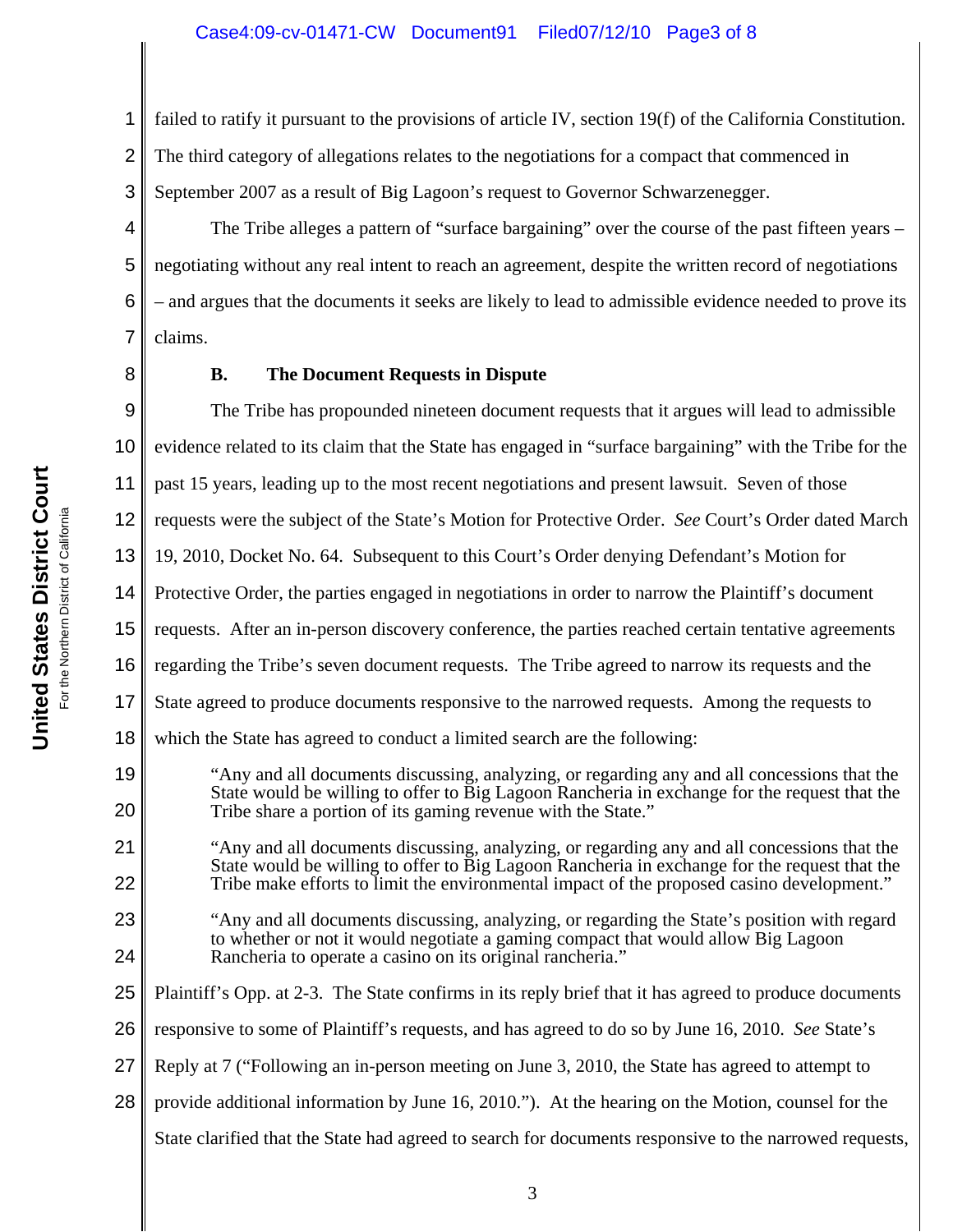1 2 3 and does not now agree to produce them in light of a recent Ninth Circuit opinion, *Rincon Band of Luiseno Indians v. Schwarzenegger*, 602 F.3d 1019 (9th Cir. 2010), which will be discussed in greater detail below.

4

# **C. The Defendant's Motion**

5 6 7 8 9 10 11 12 The State seeks reconsideration of this Court's March 19, 2010 Order Denying the State's Motion for Protective Order on the basis of a recent Ninth Circuit opinion that was decided subsequent to this Court's decision. In *Rincon Band of Luiseno Indians v. Schwarzenegger*, 602 F.3d 1019 (9th Cir. 2010), the Ninth Circuit held that "good faith should be evaluated objectively based on the record of negotiations, and that a state's subjective belief in the legality of its requests is not sufficient to rebut the inference of bad faith created by objectively improper demands." *Id*. at 1041. The State argues, citing *Rincon*, that this Court's previous ruling must be reconsidered and the Motion for Protective Order granted.

#### 13 **III. DISCUSSION**

14

# **A. Legal Standard – Discovery**

15 16 17 18 Pursuant to Rule 26(b)(1) of the Federal Rules of Civil Procedure, "[p]arties may obtain discovery regarding any matter, not privileged, that is relevant to the claim or defense of any party." Rule  $26(b)(1)$  further provides that "[r]elevant information need not be admissible at trial if the discovery appears reasonably calculated to lead to the discovery of admissible evidence."

19 20 21 22 23 24 25 Fed.R.Civ.P. 26(c) provides that a "court may, for good cause, issue an order to protect a party or person from annoyance, embarrassment, oppression, or undue burden or expense." In light of the broad discovery rules, protective orders provide a safeguard for parties and other persons. *United States v. Columbia Broadcasting Sys., Inc.*, 666 F.2d 364, 368-369 (9th Cir. 1982). The party or person seeking the protective order bears the burden of making a specific showing that harm or prejudice will result if the order is not entered. *Foltz v. State Farm Mut. Auto Ins. Co.*, 331 F.3d 1122, 1130 (9th Cir. 2003) (citations omitted).

26

# **B. Legal Standard – Reconsideration**

27 28 Reconsideration of an interlocutory order is appropriate if the moving party can demonstrate: "(1) [t]hat at the time of the motion for leave, a material difference in fact or law exists from that which was presented to the Court before entry of the interlocutory order for which reconsideration is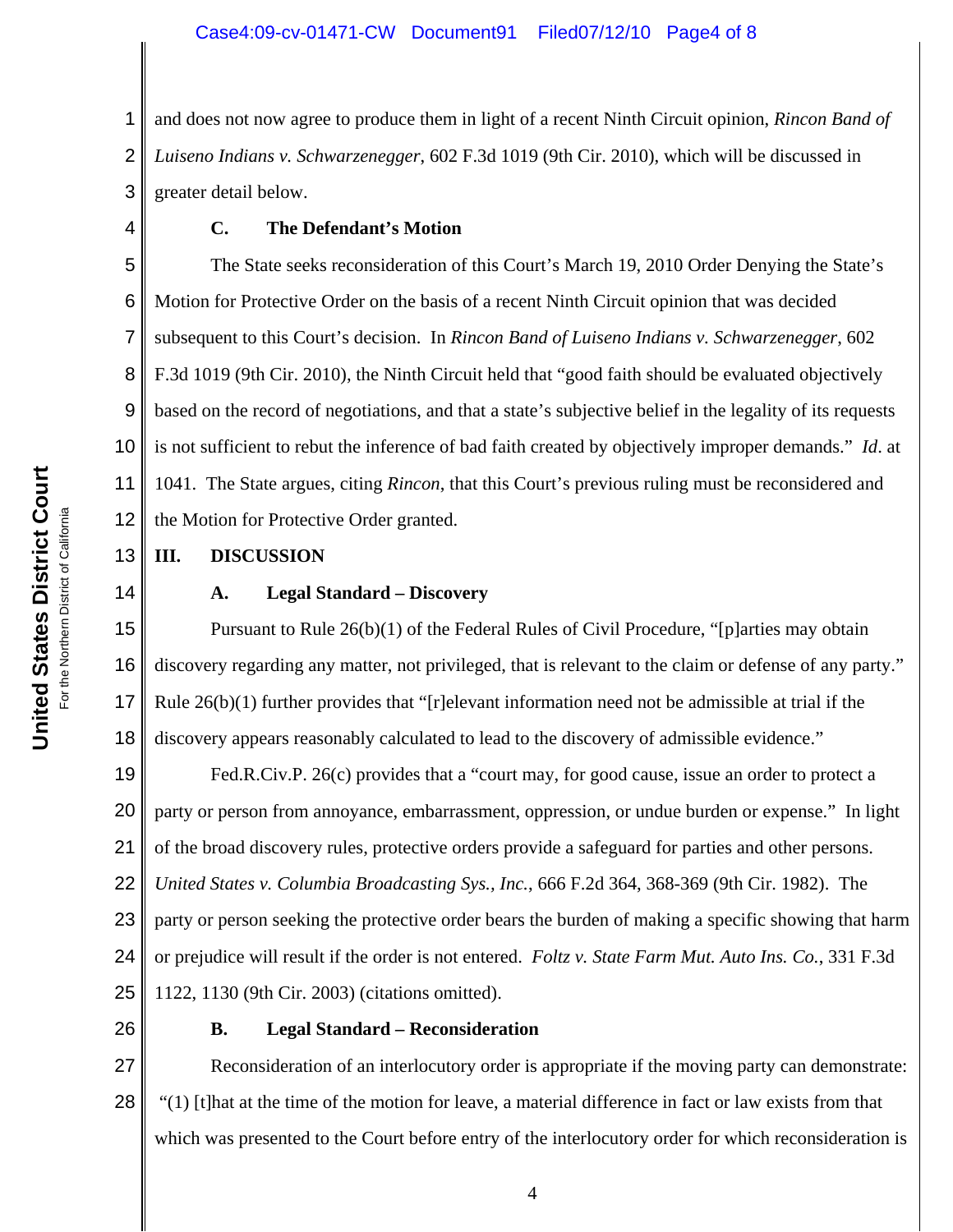1 2 3 4 5 sought. The party also must show that in the exercise of reasonable diligence the party applying for reconsideration did not know such fact or law at the time of the interlocutory order; or  $(2)$ [ t]he emergence of new material facts or a change of law occurring after the time of such order; or (3) [a] manifest failure by the Court to consider material facts or dispositive legal arguments which were presented to the Court before such interlocutory order." *See* Civil Local Rule 7-9(b).

6

# **C. Legal Standard – Good Faith Under the IGRA**

7 8 9 10 11 12 13 14 15 16 17 18 The parties are in agreement that the IGRA requires the State to negotiate with tribes in good faith with regard to class III gaming compacts. Because the standard is undefined, however, the parties disagree on the question of what evidence may be used to prove compliance with the good faith requirement. The core of the State's argument in its original motion for protective order was that despite the permissive federal discovery standard discussed above, discovery under the IGRA should be limited to the offers, counter-offers, and documents supporting those proposals, and any information of which the court may take judicial notice (along with evidence on affirmative defenses). The State argued that, aside from judicially-noticeable information and its affirmative defenses, only the documents they have already produced – what one court called the "transcript of the negotiations" – are relevant to good faith. Other documents pertaining to the negotiations and the Compact, such as communications within the State or between the State and someone other than the Tribe, are of no relevance to good faith. $2$ 

19 20 21 22 23 24 25 26 The State argues that an intervening decision of the Ninth Circuit, *Rincon, supra*, has affirmatively decided this question and has defined the scope of permissible discovery in an IGRA case. There, the State argued that it had negotiated with the Rincon tribe in good faith because it "genuinely believed its revenue sharing demands were authorized by *Coyote Valley II*, approved by the Department of the Interior, and fair because other tribes had accepted them." *Id.* at 1041. The Ninth Circuit rejected the State's argument, finding that although the IGRA is silent with respect to whether the good faith determination should be evaluated objectively or subjectively, the factors outlined in  $\S 2710(d)(7)(iii)$  "lend themselves to objective analysis and make no mention of

- 27
- 28 <sup>2</sup>

<sup>&</sup>lt;sup>2</sup>Although the State objects that judicially-noticeable information may be of relevance, it specifically eshews the position that this includes evidence of the type sought by the discovery here: evidence of internal and external communications by a party – other than the negotiating positions themselves – which might show bad faith.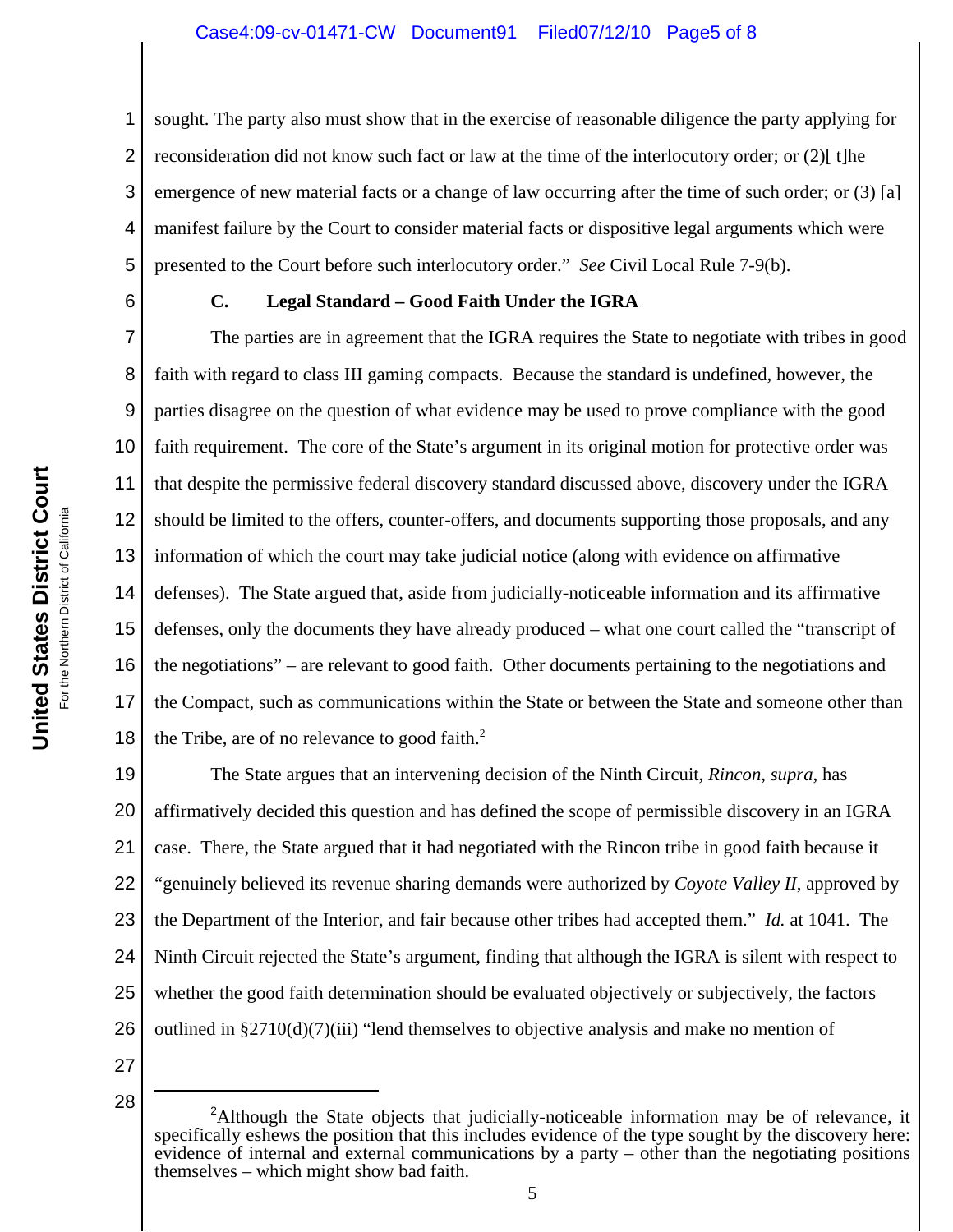### Case4:09-cv-01471-CW Document91 Filed07/12/10 Page6 of 8

1 2 3 4 5 6 7 8 9 10 11 12 unreasonable beliefs." *Id.* The court also explained that the "structure and content of § 2710(d) make clear that the function of the good faith requirement and judicial remedy is to permit the tribe to process gaming arrangements on an expedited basis, not to embroil the parties in litigation over their subjective motivations." *Id.* The court held that the good faith determination should therefore be evaluated "objectively based on the record of negotiations, and that a state's subjective belief in the legality of its requests is not sufficient to rebut the inference of bad faith created by objectively improper demands." *Id.* The court was not presented with the question of the scope of discovery, but noted that "the State has taken the position that good faith should be proved based on the objective course of negotiations." *Id.* at 1041, n.25. The court pointed out that "[t]he State cannot have it both ways. If the State wants to avoid discovery and limit review of good faith to the official record of negotiations, the State cannot defend itself on the good faith question by claiming its objectively improper demands were made with an innocent intent." *Id.*

13 14 15 16 17 Here, the Tribe originally sought discovery of documents that "would show, or lead to the discovery of admissible evidence regarding, the underlying state of mind and motives of the State during this attenuated history of negotiations." *See* "Plaintiff Big Lagoon Rancheria's Opposition to Defendant State of California's Motion for a Protective Order Against Plaintiff's Request for Production of Documents," Docket No. 37 at 3-4.

# **D. Analysis**

19 20 21 22 23 24 25 26 27 28 The Court finds that although the question of whether a trial court may consider evidence other than that contained in the proposals and counter-proposals of the parties (and judiciallynoticeable information) in determining "good faith" has not been resolved by a binding court decision, the *Rincon* opinion nevertheless provides guidance with respect to a crucial issue in this case – whether evidence bearing on the subjective motivation of the State is relevant to the good faith determination. Because this finding impacts this Court's March 19, 2010 Order, the Court concludes that its prior order must be reconsidered to the extent that it allowed discovery of documents aimed at uncovering the State's subjective beliefs. *See e.g.,* Docket No. 64 (" . . the good faith determination is one that takes into account all of the facts and circumstances, not just the bare "record" of negotiations between the parties."). However, the Court is not convinced that the Ninth Circuit's decision restricts discovery as much as now advanced by the State.

18

6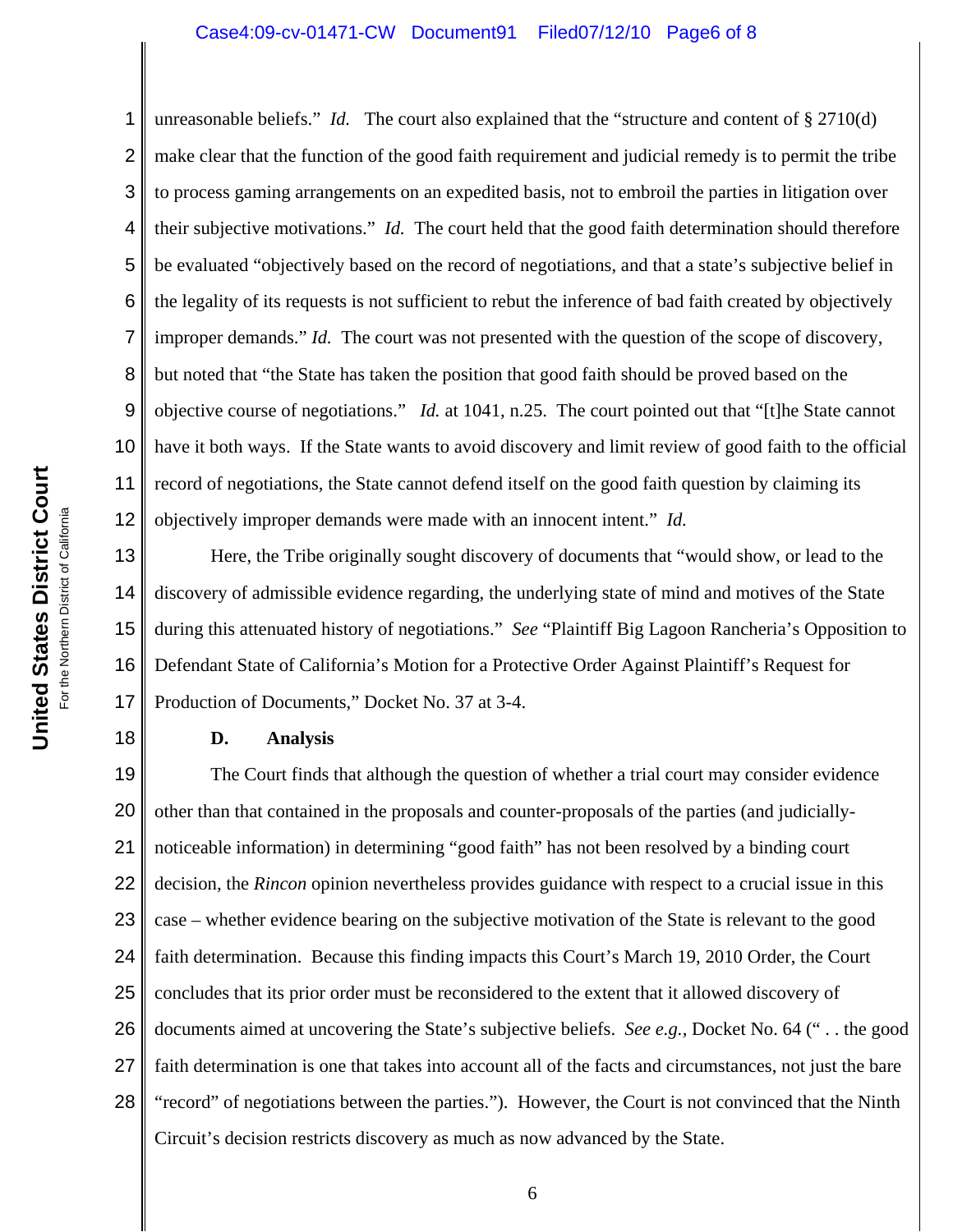### Case4:09-cv-01471-CW Document91 Filed07/12/10 Page7 of 8

1 2 3 4 5 6 7 8 9 10 11 12 13 14 15 16 17 *Rincon* does not preclude the District Court in this case from considering *any* evidence outside of the proposals and counter-proposals in addressing the good faith issue. The Court in *Rincon* used the term "record of negotiations" but did not define the term or the proper scope of discovery under IGRA. *Rincon* holds that the evidence considered must allow the court to make an "objective" determination of good faith and that it is not appropriate for the State to rely upon its own stated "good faith" belief that it was acting in compliance with the law during the negotiations. The legislative history, on the other hand, supports the conclusion that discovery beyond the bare bargaining positions is relevant to this determination. As the Ninth Circuit noted in reference to the legislative history regarding the statutory requirement of good faith negotiation: "The Committee notes that *it is States not tribes that have crucial information in their possession* that will prove or disprove tribal allegations of failure to act in good faith." Opp. at 9 (citing *Coyote Valley II*, 331 F.3d at 1108) (citing S. Rep. No. 100-446 at 14 (1988) (emphasis supplied)). That "crucial information" cannot be limited to the proposals and counter-proposals of each side: presumably both the Tribe and the State have copies of such documents. Congress anticipated that there would be other information, bearing on good faith, that would only be available from the State. Therefore, the Legislature envisioned that the good faith determination will necessarily include matters beyond the bargaining positions.

18 19 20 21 22 23 24 25 The language of the *Rincon* decision makes one point clear: the subjective motivations of the parties are not relevant to the good faith determination. *Rincon, supra*., 602 F.3d at 1041 (the intent of Congress was "not to embroil the parties in litigation over their subjective motivations"). Evidence, therefore, that bears only on subjective intent is not discoverable. For example, in searching for evidence based on this Court's original ruling, the Tribe sought evidence demonstrating this subjective intent – perhaps such as admissions in documents and correspondence that the negotiators never intended to reach or ratify an agreement. Such evidence is not relevant. However, some documents in the State's possession – beyond the bargaining positions of the

26 27 28 parties – are relevant to an objective evaluation of the good faith of the State's bargaining positions. For example, there may be evidence in the possession of the State that bears on the reasonableness of its bargaining positions. This evidence may consist of, for example, evaluations of various possible proposals or other documents that bear on the reasonableness of the State's offers. Such